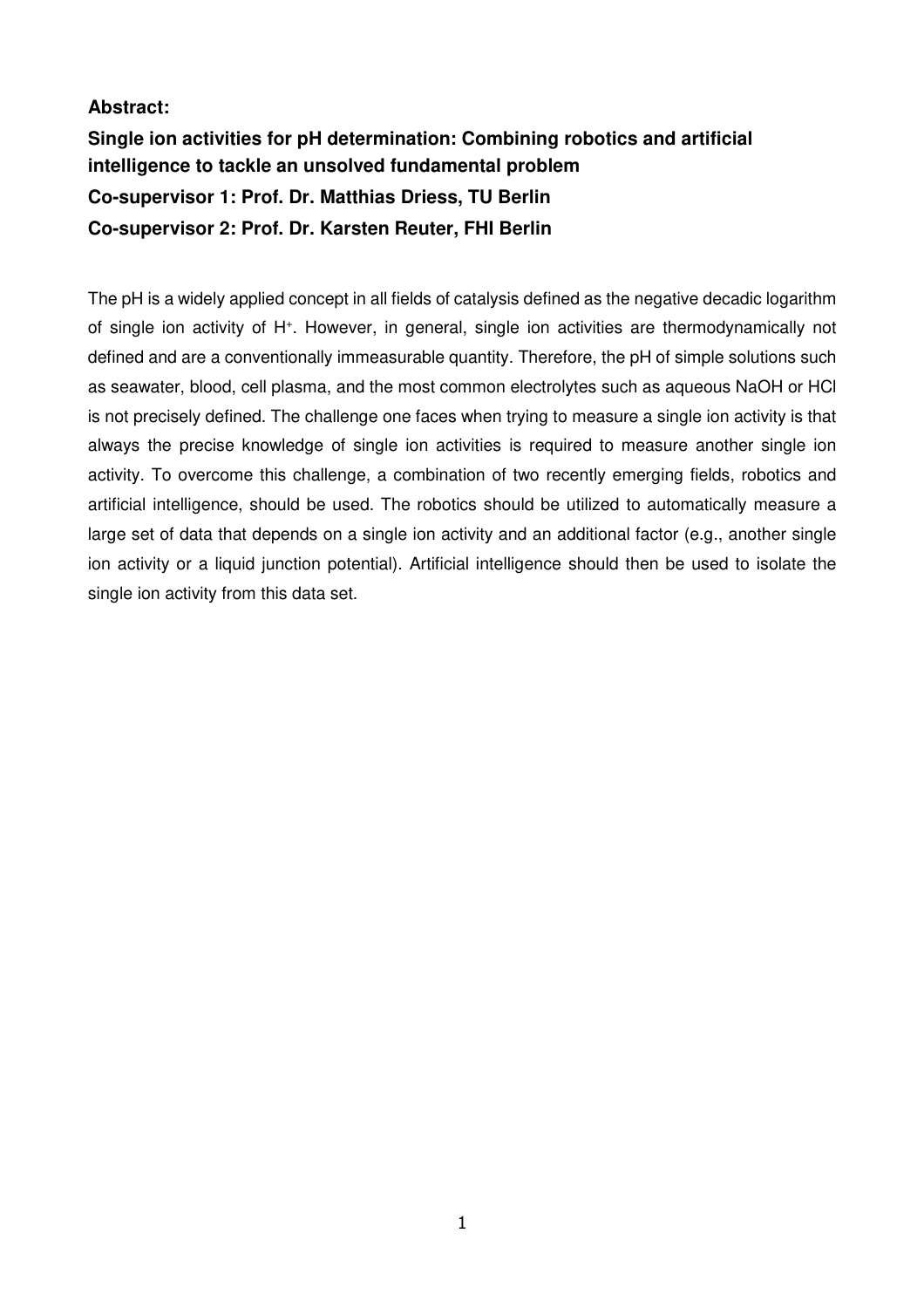#### **Extended description version of the project:**

**Single ion activities for pH determination: Combining robotics and artificial intelligence to tackle an unsolved fundamental problem** 

**Co-supervisor 1: Prof. Dr. Matthias Driess, TU Berlin** 

**Co-supervisor 2: Prof. Dr. Karsten Reuter, FHI Berlin** 

## **1. Overall goal of the project**

The pH is a widely applied concept in chemical and biologic transformations, catalysis as well as in the synthesis of the respective catalysts. Nevertheless, the pH values of simple solutions such as 1 M NaOH, blood, or seawater are not precisely defined, as the pH definition is based on the singleion activity of H<sup>+</sup>. In general, single ion activities are thermodynamically not defined and are a conventionally immeasurable quantity. Therefore, the official definition of the pH scale provided by IUPAC in 2002 (Buck et al. Pure Appl. Chem. **2002**, 74, 2169−2200) only covers the pH range 1-13 (ionic strengths below 0.1 mol/kg), where the Debye-Hückel (DH) theory is still suitable for the calculation of single ion activities. In this project, we aim to address this since a century existing pH definition problem by combining two emerging fields, robotics (Prof. Driess) and artificial intelligence (Prof. Reuter).

### **2. State of the art**



**Figure 1: Activity coefficient** *γ* **of water within the Debye-Hückel (DH) model. Starting at concentrations** *c* **~ 0.1 mol/kg DH theory becomes increasingly inaccurate and various high-***c* **theories predict strongly non-ideal behavior.**

The concept of a single ion activity  $a = y$  c generalizes the dependence on the ion concentration  $c$  for non-ideal solutions where the activity coefficient  $\gamma \neq 1$  (Burgot, lonic Equilibria in Analytical Chemistry **2012**, Springer Science & Business Media). A range of theories exist to describe  $\gamma$ , comprising notably Debye-Hückel (DH) theory for the low-concentration limit and various approximate theories like the Davies model for higher concentrations (Debye and Hückel, Physik Z. **1923**, 24, 185; Davies, J. Chem. Soc. **1938**, 2093-2098; Guggenheim, Phil. Mag. **1935**, 19,588; Pitzer, J. Phys. Chem. **1973**, 77(2), 268–277). Figure 1 plots the prototypical behavior of  $\gamma$  for water at room temperature and 1:1, monovalent electrolyte solutions as predicted by these theories, demonstrating the expected dramatic, but only

approximately known non-ideal behavior ( $\gamma \neq 1$ ) of electrolyte solutions at higher concentrations. As stated above, the IUPAC approach to define pH relies on DH theory which only holds for ionic strengths below 0.1 mol/kg (Buck et al. Pure Appl. Chem. **2002**, 74, 2169−2200, cf Fig. 1). For solutions with higher ionic strengths, up to date, no precise answer can be given on their pH value, as there is no accurate theory available to establish the single ion activities. Thus, this includes the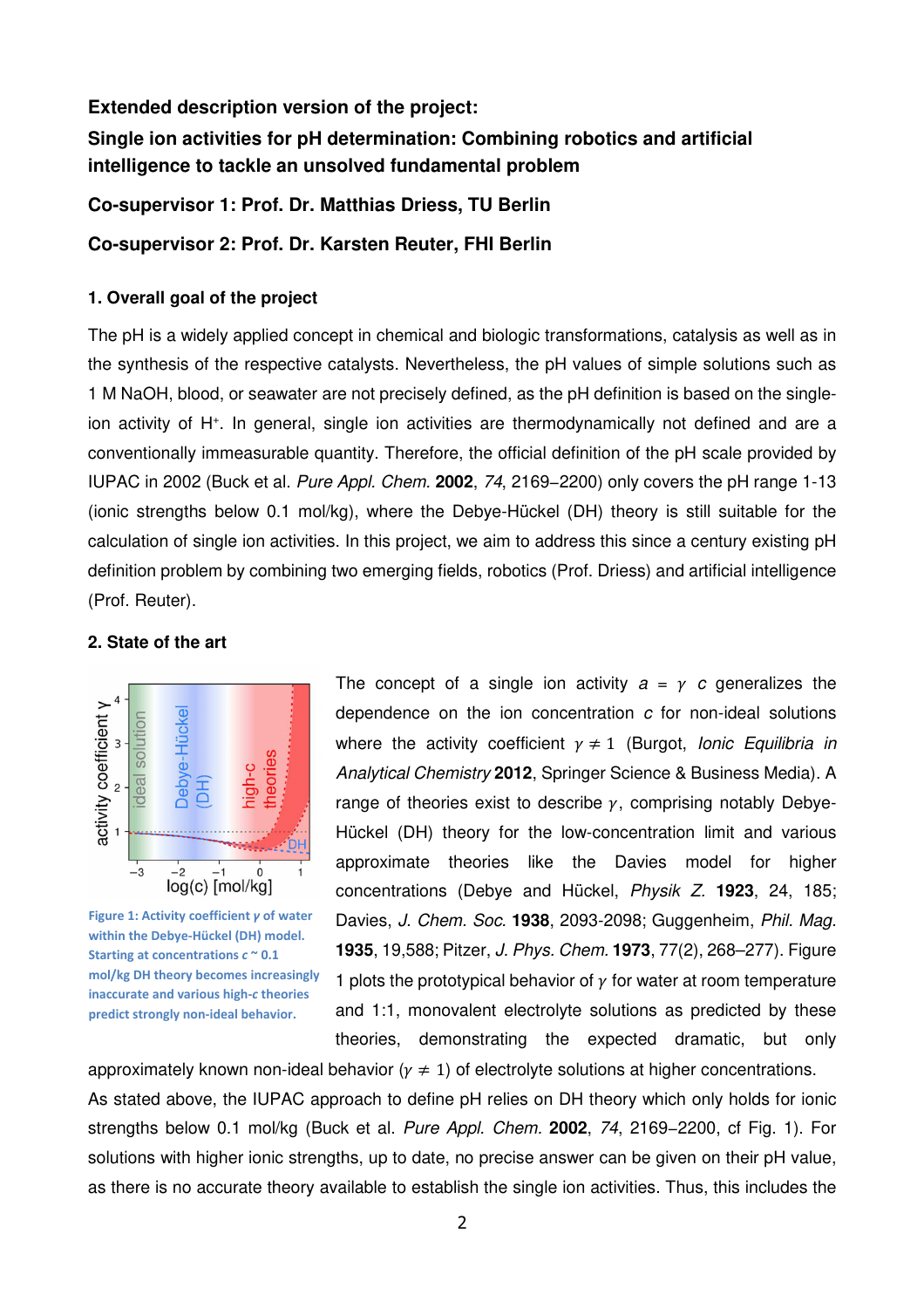most relevant intermediate concentration regime around  $c \sim 1$  mol/kg, in which the picture of describing an electrolyte through its single ion activities should generally still be useful. This regime covers prominent aqueous electrolytes such as seawater, blood, the cytoplasm of a human cell, or alkaline and acidic solutions used in water splitting. With respect to the latter, it is important to realize that due to mass transport limitations ion concentrations >1 mol/kg (mean ion separation < 4 water molecules) can easily be reached at the electrodes even in formally much lower concentrated electrolytes. In some cases, this lack of a precise value of the pH of commonly applied aqueous solutions can lead to significant problems. An example is alkaline water splitting, where a literature review has found that the pH of 1 M KOH has been reported to be anything between 13.5-14 (Hausmann et al. ACS Energy Lett. **2021**, 6, 3567–3571). For the hydrogen evolution reaction performed with a state-of-the-art catalyst, if a pH of 14 instead of 13.5 is used to determine the energy loss with the Nernst equation, an error of 60% follows, as the thermodynamics of this reaction are directly dependent on  $a_{H+}$ .

Lacking reliable theories for the intermediate concentration regime, measurements appear as the straightforward alternative. However, as mentioned, the problem here is that always single ion activities must be known to measure another single ion activity. This can be illustrated with an example most relevant for the pH. The IUPAC pH definition relies on the reversible hydrogen electrode (RHE), which is  $pH/a_{H+}$  dependent. This pH dependence is described by the Nernst equation,

$$
E_{TD} = E^{\ominus} - \frac{RT}{zF} lnQ, \tag{1}
$$

where  $E_{\text{TD}}$  is the thermodynamic (half-)cell redox potential under the experimental conditions in V,  $E^{\ominus}$  the standard (half-)cell redox potential in V, R the universal gas constant in J mol<sup>-1</sup> K<sup>-1</sup>, T the temperature in K, z the number of transferred electrons, F the Faraday constant in s A mol<sup>-1</sup>, and Q the reaction quotient. For the RHE (H<sub>2</sub>O + e<sup>-</sup>  $\rightarrow$  0.5H<sub>2</sub> + OH) under a constant H<sub>2</sub> pressure of 1 bar this Nernst equation becomes

$$
E_{TD} = E^{\ominus} + \frac{RT}{F} \ln(a_{H+}).
$$
\n(2)

So, if  $E^{\ominus}$  is known and  $E_{\text{TD}}$  can be measured precisely, this equation directly connects a measurable quantity to a single ion activity. However, the  $E_{\text{TD}}$  does not only rely on the pH dependency of the reversible hydrogen electrode, but also on something called the liquid junction potential. Yet, to calculate the liquid junction potential, the knowledge of  $pH/a_{H+}$  and the other constituting single ion activities are needed. Therefore, one always measures both quantities at once and never isolated (Bates, R. G. Determination of pH; 1973). Thus, to measure  $pH/a_{H+}$  one must separate the two contributions. Unfortunately, this is by definition not possible using a thermodynamic law as those require the knowledge of the quantities one intends to measure. In addition, it is at present unclear at which concentrations the separation of mean activities into single ion activities might become conceptually problematic, e.g. when specific ion-ion interactions are not transferable, as remarked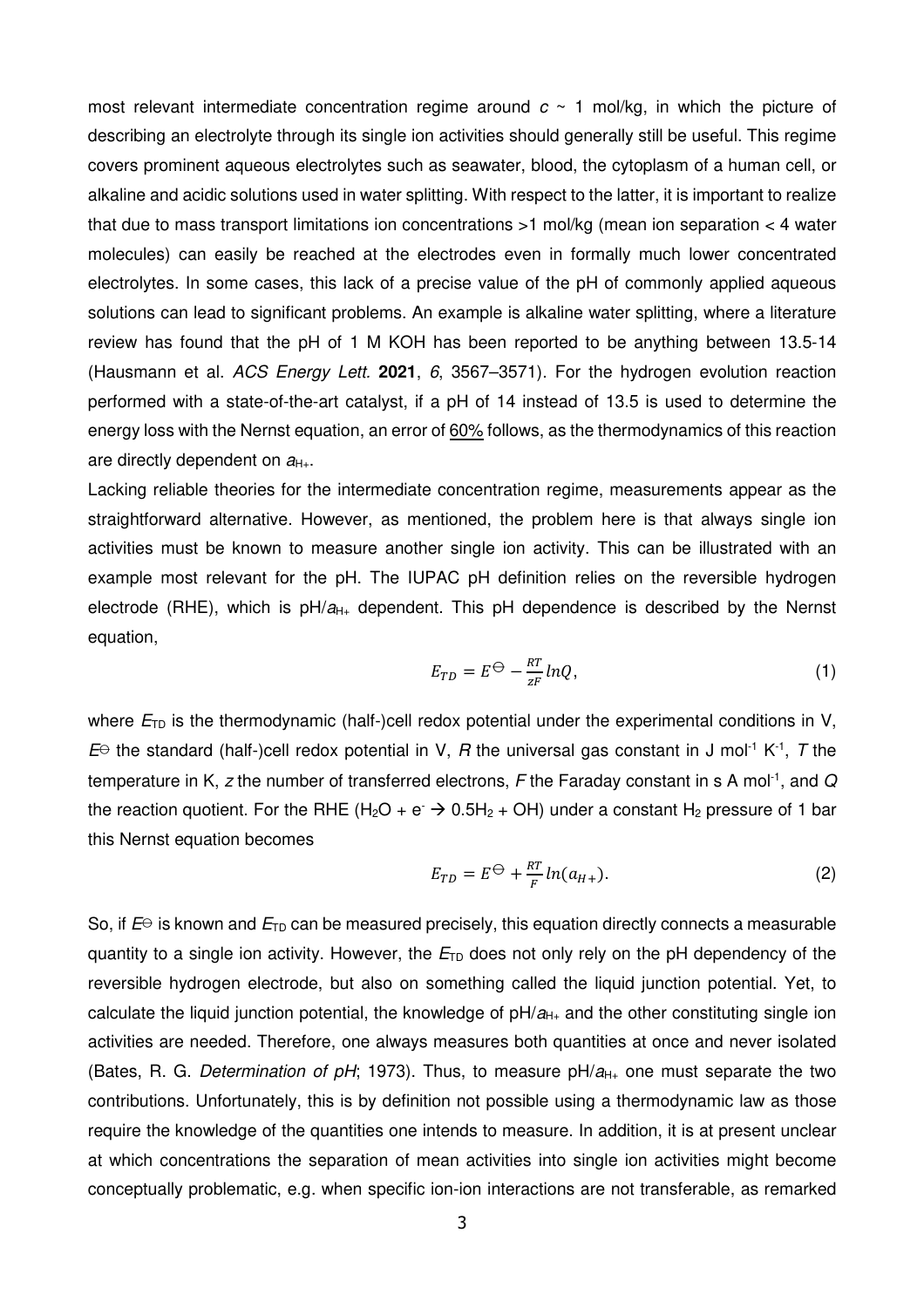already by Brönsted (J. Am. Chem. Soc. **1922**, 44(5), 877–898). Therefore, a different ansatz and new methods are required to solve this century old problem.

#### **3. Specific aims and how they may be reached.**

The aim of this project is to develop a new approach for the determination of single ion activities and thus pH values of solutions with an electrolyte concentration above 0.1 mol/kg. As direct measurements of such single ion activities are not possible by thermodynamic methods, a combination of two recently emerging fields, robotics and artificial intelligence, should be used to instead determine a maximally consistent and robust set of single ion activities across the periodic table. In this regard, in the first work package (**WP1**), automatized robotics will establish an infrastructure to automatically gather a large data set of maximum information content. In the second work package (**WP2**), artificial intelligence (AI) is used to drive the automatized lab set up of WP1 and infer the ion activities from the obtained data.

**WP1:** Currently, robots that can perform electrochemistry measurements fully automatically are being reported in academia (e.g., Cebi et al. Procedia Manuf. **2021**, 54, 203–208) and are commercialized (e.g., FASTER: https://research.csiro.au/lithium/research-areas/faster-roboticelectrochemistry/). Herein, we want to collect a large number of mean ion activities ( $a_{\text{mean}}$ ) of salt pairs such a H<sup>+</sup> and Cl<sup>-</sup> (a physically measurable quantity defined as  $a_{\text{mean}} = (a_{\text{H}_{+}} \times a_{\text{Cl}_{+}})^{0.5}$ ), and electrical potentials that depend on a single ion activity together with a liquid junction potential, e.g., reversible hydrogen electrode measurements. Both quantities can be measured using a simple two electrode setup with a common reference electrode. The automatic process merely must involve the fabrication of electrolytes with different salts and at different salt concentrations.

The obtained mean ion activities and electrical potentials will depend on the single ion activities of cations and anions in the electrolyte. For the mean ion activity coefficients, one will always measure two single ion activities at the same time. A large set of anions (A1, A2, A3, A4, A5...) should be measured for one cation (C1), e.g., C1+A1, C1+A2, C1+A3, C1+A4.... Then, for each anion a large set of cations should be measured, e.g., C1+A1, C2+A1, C3+A1.... Furthermore, for the same cationanion pairs, the electrical potential in a reversible hydrogen setup should be measured, which will yield values that include the single ion activity of either the cation or anion together with the liquid junction potential. From this strongly interdependent data, in WP2, AI will infer the single ion activity coefficients.

**WP2:** The scope of this WP is the development of a methodology for analyzing and guiding the automated experiments from WP1, with the aim of inferring a robust and consistent set of single ion activities from the measured mean ion activities and electrical potentials. For data analysis, a Bayesian Inference (BI) framework will be used. This BI model will simultaneously infer the activities of all ions in the full concentration range of interest, as well as model correlations between measurements. BI is particularly suited for this project, as it allows for sequential data acquisition